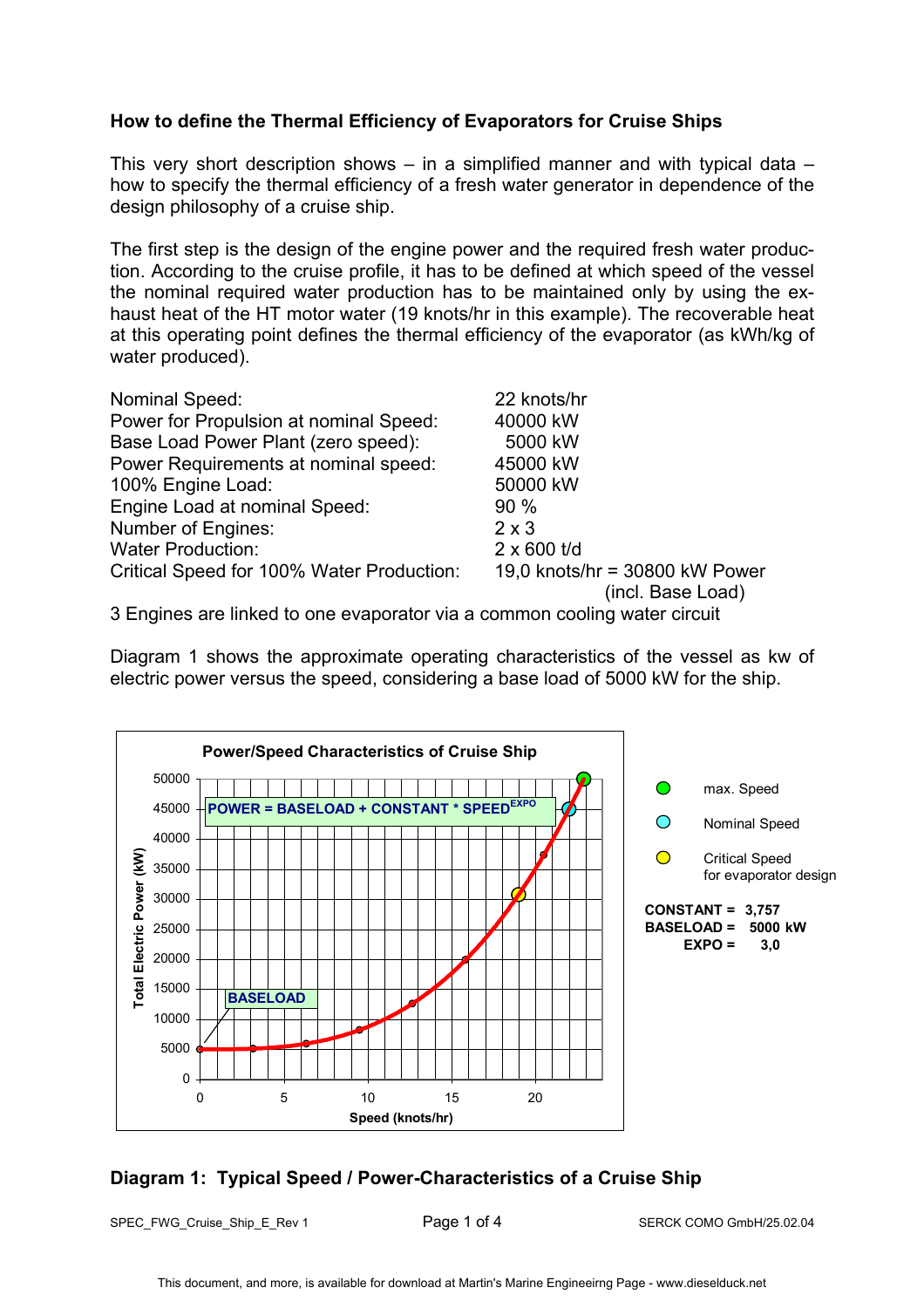Diagram 2 shows the typical exhaust heat characteristics of a Diesel Engine, as the dimensionless relation between recoverable HT motor water heat and shaft power.



## **Diagram 2: Typical Exhaust Heat Charcteristics of Diesel Engine**

After knowing the capacity of the installed engines, the diagram 3 can be provided, showing the heat as kW versus the load of the engines.



## **Diagrams 3: Exhaust Heat in HT Motor Water of selected Diesel Engines (typical)**

SPEC\_FWG\_Cruise\_Ship\_E\_Rev 1 Page 2 of 4 SERCK COMO GmbH/25.02.04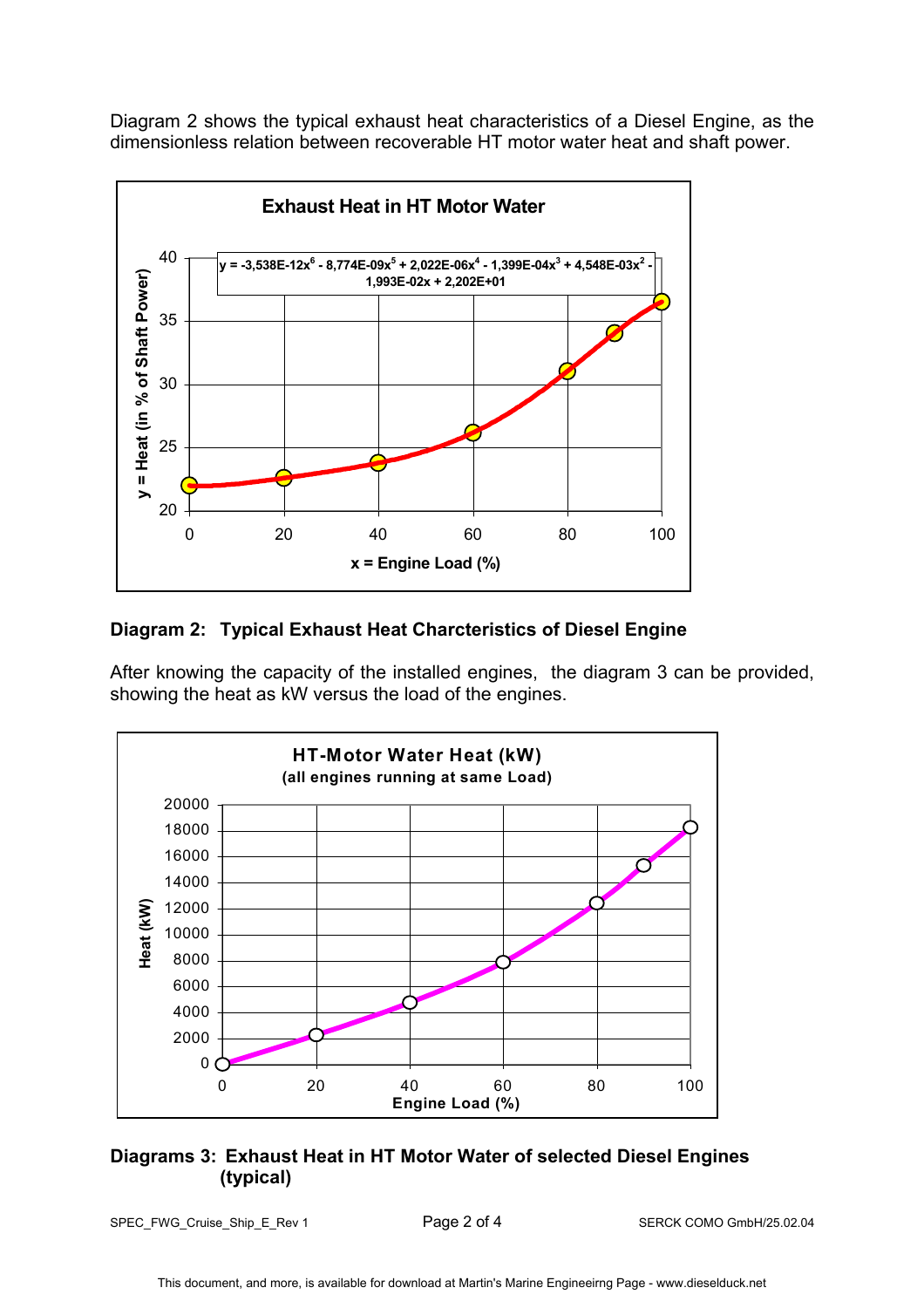The combination of diagram 1 and diagram 3 results in diagram 4, showing the exhaust heat versus the speed of the ship. The point marked in yellow colour is the critical design point of the evaporator.



# **Diagram 4: Exhaust Heat in HT Motor Water versus Speed of Ship (typical)**

Diagram 5 shows how 3 Diesel Engines can be combined with one evaporator via a common cooling water system. For calculation of the net utilisable motor water flow the motor water temperatures at engine outlet as well as behind engine cooler have to be considered.

The resulting design requirements for the Fresh Water Generators are as follows:

 $Q_{\text{Design}}$  = 8146 kW (from 2 x 3 engines) = 4073 kW per Engine Set

## **Water Production = 2 x 600 = 1200 t/d**

## **Resulting QSPEC = 162.9 kWh/t**

Motor Water Temperature:  $T_{MOT}$  = 90 °C (indivuídually controlled in each engine)

Motor Water return Temperature:  $T_{MOT-RETURN}$  = 73 °C

Motor Water Flow at design point): **FLOW<sub>MOT</sub> = 206 t/h** (\*) per engine set !

(\*) to be calculated as follows (FLOW<sub>MOT</sub> =  $Q_{MOT}$  \* 3.6 / 4.18 / ( $T_{MOT}$  –  $T_{MOT-RETURN}$ )

## **Remarks:**

It has to be noted that full heat utilisation is only maintained in case of the above given motor water return temperature of 73 °C is low enough for safe cooling of the engines. Some types of engines – especially such with low motor water flow rates through the engines – require lower inlet temperatures. In such cases additional cooling takes place in the engine cooler system, the utilisable motor water flow drops, and a certain portion of the available exhaust heat thus can not be recovered !

SPEC\_FWG\_Cruise\_Ship\_E\_Rev 1 Page 3 of 4 SERCK COMO GmbH/25.02.04